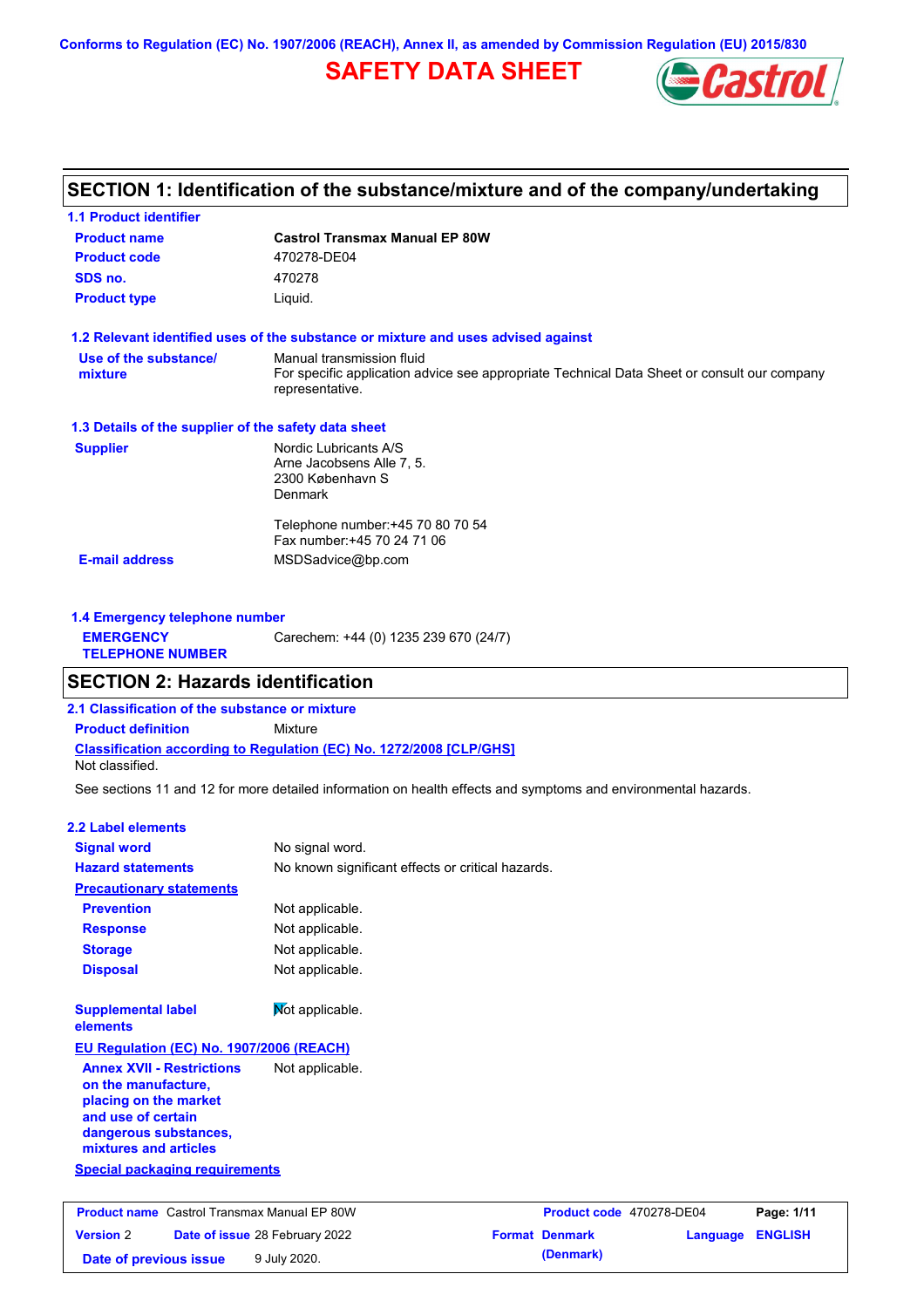## **SECTION 2: Hazards identification**

| <b>Containers to be fitted</b><br>with child-resistant<br>fastenings                                                     | Not applicable.                                                                                               |
|--------------------------------------------------------------------------------------------------------------------------|---------------------------------------------------------------------------------------------------------------|
| <b>Tactile warning of danger</b>                                                                                         | Not applicable.                                                                                               |
| 2.3 Other hazards                                                                                                        |                                                                                                               |
| <b>Results of PBT and vPvB</b><br>assessment                                                                             | Product does not meet the criteria for PBT or vPvB according to Regulation (EC) No. 1907/2006,<br>Annex XIII. |
| <b>Product meets the criteria</b><br>for PBT or vPvB according<br>to Regulation (EC) No.<br><b>1907/2006, Annex XIII</b> | This mixture does not contain any substances that are assessed to be a PBT or a vPvB.                         |
| Other hazards which do<br>not result in classification                                                                   | Defatting to the skin.                                                                                        |

### **SECTION 3: Composition/information on ingredients**

Mixture

### **3.2 Mixtures**

**Product definition**

Highly refined base oil (IP 346 DMSO extract < 3%). Proprietary performance additives.

| <b>Product/ingredient</b><br>name                         | <b>Identifiers</b>                                                                   | %   | <b>Regulation (EC) No.</b><br><b>1272/2008 [CLP]</b> | <b>Type</b> |
|-----------------------------------------------------------|--------------------------------------------------------------------------------------|-----|------------------------------------------------------|-------------|
| Distillates (petroleum), hydrotreated<br>heavy paraffinic | REACH #: 01-2119484627-25<br>EC: 265-157-1<br>CAS: 64742-54-7<br>Index: 649-467-00-8 | ≥90 | Not classified.                                      | $[2]$       |

### **Type**

[1] Substance classified with a health or environmental hazard

[2] Substance with a workplace exposure limit

[3] Substance meets the criteria for PBT according to Regulation (EC) No. 1907/2006, Annex XIII

[4] Substance meets the criteria for vPvB according to Regulation (EC) No. 1907/2006, Annex XIII

[5] Substance of equivalent concern

[6] Additional disclosure due to company policy

Occupational exposure limits, if available, are listed in Section 8.

### **SECTION 4: First aid measures**

### **4.1 Description of first aid measures**

| <b>Eye contact</b>                | In case of contact, immediately flush eyes with plenty of water for at least 15 minutes. Eyelids<br>should be held away from the eyeball to ensure thorough rinsing. Check for and remove any<br>contact lenses. Get medical attention. |
|-----------------------------------|-----------------------------------------------------------------------------------------------------------------------------------------------------------------------------------------------------------------------------------------|
| <b>Skin contact</b>               | Wash skin thoroughly with soap and water or use recognised skin cleanser. Remove<br>contaminated clothing and shoes. Wash clothing before reuse. Clean shoes thoroughly before<br>reuse. Get medical attention if irritation develops.  |
| <b>Inhalation</b>                 | If inhaled, remove to fresh air. Get medical attention if symptoms occur.                                                                                                                                                               |
| <b>Ingestion</b>                  | Do not induce vomiting unless directed to do so by medical personnel. Get medical attention if<br>symptoms occur.                                                                                                                       |
| <b>Protection of first-aiders</b> | No action shall be taken involving any personal risk or without suitable training.                                                                                                                                                      |

#### **4.2 Most important symptoms and effects, both acute and delayed**

See Section 11 for more detailed information on health effects and symptoms.

| <b>Potential acute health effects</b>              |                                                                                                                   |                          |          |                |
|----------------------------------------------------|-------------------------------------------------------------------------------------------------------------------|--------------------------|----------|----------------|
| <b>Inhalation</b>                                  | Vapour inhalation under ambient conditions is not normally a problem due to low vapour<br>pressure.               |                          |          |                |
| Ingestion                                          | No known significant effects or critical hazards.                                                                 |                          |          |                |
| <b>Skin contact</b>                                | Defatting to the skin. May cause skin dryness and irritation.                                                     |                          |          |                |
| Eye contact                                        | No known significant effects or critical hazards.                                                                 |                          |          |                |
|                                                    | Delayed and immediate effects as well as chronic effects from short and long-term exposure                        |                          |          |                |
| <b>Inhalation</b>                                  | Overexposure to the inhalation of airborne droplets or aerosols may cause irritation of the<br>respiratory tract. |                          |          |                |
| <b>Ingestion</b>                                   | Ingestion of large quantities may cause nausea and diarrhoea.                                                     |                          |          |                |
| <b>Product name</b> Castrol Transmax Manual EP 80W |                                                                                                                   | Product code 470278-DE04 |          | Page: 2/11     |
| <b>Version 2</b>                                   | <b>Date of issue 28 February 2022</b>                                                                             | <b>Format Denmark</b>    | Language | <b>ENGLISH</b> |
| Date of previous issue                             | 9 July 2020.                                                                                                      | (Denmark)                |          |                |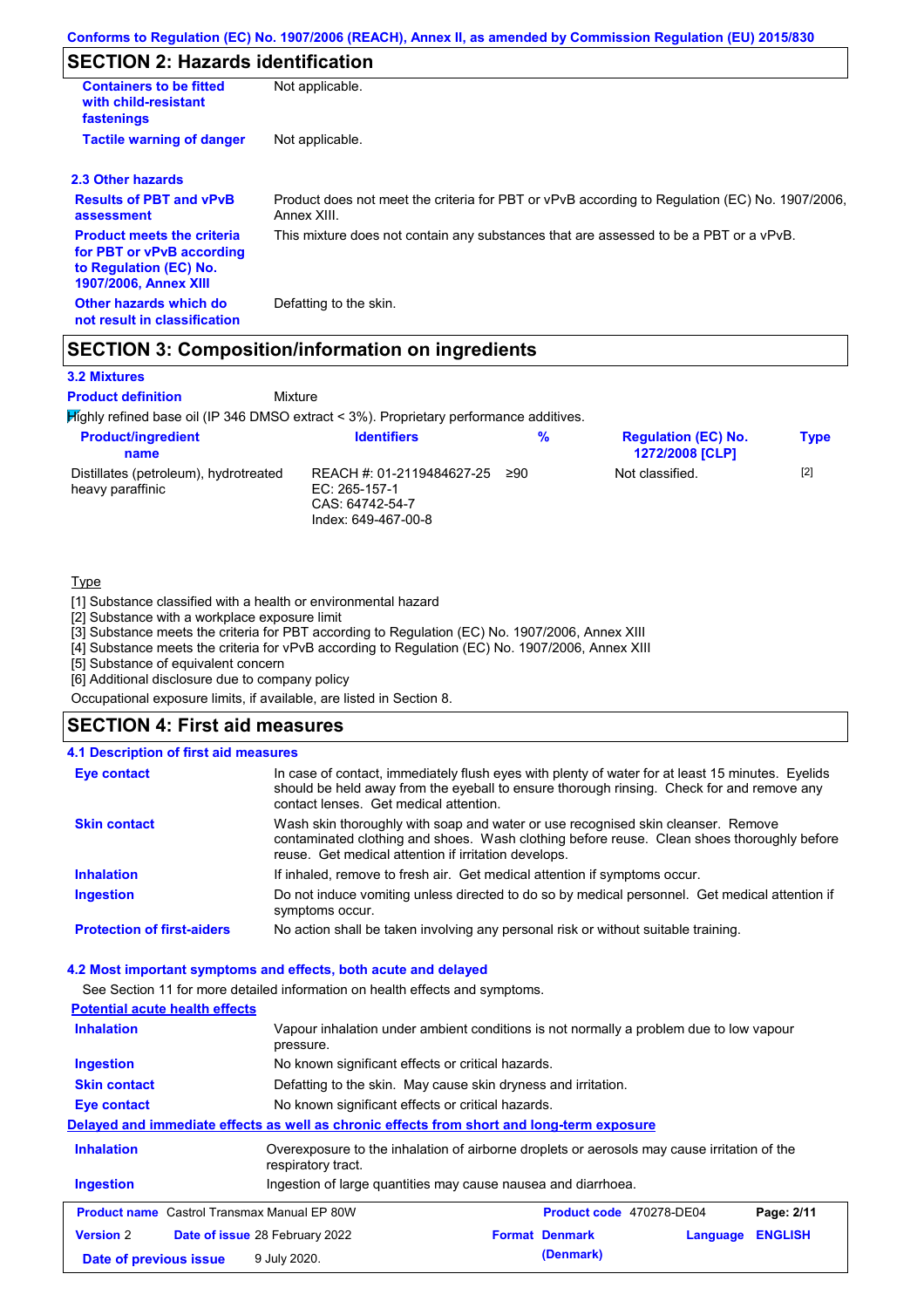|                                                           | Conforms to Regulation (EC) No. 1907/2006 (REACH), Annex II, as amended by Commission Regulation (EU) 2015/830                                                                                                                                                                                                                                                    |
|-----------------------------------------------------------|-------------------------------------------------------------------------------------------------------------------------------------------------------------------------------------------------------------------------------------------------------------------------------------------------------------------------------------------------------------------|
| <b>SECTION 4: First aid measures</b>                      |                                                                                                                                                                                                                                                                                                                                                                   |
| <b>Skin contact</b>                                       | Prolonged or repeated contact can defat the skin and lead to irritation and/or dermatitis.                                                                                                                                                                                                                                                                        |
| <b>Eye contact</b>                                        | Potential risk of transient stinging or redness if accidental eye contact occurs.                                                                                                                                                                                                                                                                                 |
|                                                           | 4.3 Indication of any immediate medical attention and special treatment needed                                                                                                                                                                                                                                                                                    |
| <b>Notes to physician</b>                                 | Treatment should in general be symptomatic and directed to relieving any effects.                                                                                                                                                                                                                                                                                 |
| <b>SECTION 5: Firefighting measures</b>                   |                                                                                                                                                                                                                                                                                                                                                                   |
| 5.1 Extinguishing media                                   |                                                                                                                                                                                                                                                                                                                                                                   |
| <b>Suitable extinguishing</b><br>media                    | In case of fire, use foam, dry chemical or carbon dioxide extinguisher or spray.                                                                                                                                                                                                                                                                                  |
| <b>Unsuitable extinguishing</b><br>media                  | Do not use water jet. The use of a water jet may cause the fire to spread by splashing the<br>burning product.                                                                                                                                                                                                                                                    |
| 5.2 Special hazards arising from the substance or mixture |                                                                                                                                                                                                                                                                                                                                                                   |
| <b>Hazards from the</b><br>substance or mixture           | In a fire or if heated, a pressure increase will occur and the container may burst.                                                                                                                                                                                                                                                                               |
| <b>Hazardous combustion</b><br>products                   | Combustion products may include the following:<br>carbon oxides (CO, CO2) (carbon monoxide, carbon dioxide)<br>sulphur oxides (SO, SO <sub>2</sub> , etc.)                                                                                                                                                                                                        |
| <b>5.3 Advice for firefighters</b>                        |                                                                                                                                                                                                                                                                                                                                                                   |
| <b>Special precautions for</b><br>fire-fighters           | No action shall be taken involving any personal risk or without suitable training. Promptly<br>isolate the scene by removing all persons from the vicinity of the incident if there is a fire.                                                                                                                                                                    |
| <b>Special protective</b><br>equipment for fire-fighters  | Fire-fighters should wear appropriate protective equipment and self-contained breathing<br>apparatus (SCBA) with a full face-piece operated in positive pressure mode. Clothing for fire-<br>fighters (including helmets, protective boots and gloves) conforming to European standard EN<br>469 will provide a basic level of protection for chemical incidents. |

#### **6.1 Personal precautions, protective equipment and emergency procedures**

|                                                          | v. i i croonar procaationo, protocityc cquipment and chicrychev procedures                                                                                                                                                                                                                                                                                                                     |
|----------------------------------------------------------|------------------------------------------------------------------------------------------------------------------------------------------------------------------------------------------------------------------------------------------------------------------------------------------------------------------------------------------------------------------------------------------------|
| For non-emergency<br>personnel                           | No action shall be taken involving any personal risk or without suitable training. Evacuate<br>surrounding areas. Keep unnecessary and unprotected personnel from entering. Do not touch<br>or walk through spilt material. Floors may be slippery; use care to avoid falling. Put on<br>appropriate personal protective equipment.                                                            |
| For emergency responders                                 | If specialised clothing is required to deal with the spillage, take note of any information in<br>Section 8 on suitable and unsuitable materials. See also the information in "For non-<br>emergency personnel".                                                                                                                                                                               |
| <b>6.2 Environmental</b><br>precautions                  | Avoid dispersal of spilt material and runoff and contact with soil, waterways, drains and sewers.<br>Inform the relevant authorities if the product has caused environmental pollution (sewers,<br>waterways, soil or air).                                                                                                                                                                    |
| 6.3 Methods and material for containment and cleaning up |                                                                                                                                                                                                                                                                                                                                                                                                |
| <b>Small spill</b>                                       | Stop leak if without risk. Move containers from spill area. Absorb with an inert material and<br>place in an appropriate waste disposal container. Dispose of via a licensed waste disposal<br>contractor.                                                                                                                                                                                     |
| Large spill                                              | Stop leak if without risk. Move containers from spill area. Prevent entry into sewers, water<br>courses, basements or confined areas. Contain and collect spillage with non-combustible,<br>absorbent material e.g. sand, earth, vermiculite or diatomaceous earth and place in container<br>for disposal according to local regulations. Dispose of via a licensed waste disposal contractor. |
| 6.4 Reference to other<br><b>sections</b>                | See Section 1 for emergency contact information.<br>See Section 5 for firefighting measures.                                                                                                                                                                                                                                                                                                   |
|                                                          | See Section 8 for information on appropriate personal protective equipment.<br>See Section 12 for environmental precautions.<br>See Section 13 for additional waste treatment information.                                                                                                                                                                                                     |

| <b>Product name</b> Castrol Transmax Manual EP 80W |  | Product code 470278-DE04              |  | Page: 3/11            |                         |  |
|----------------------------------------------------|--|---------------------------------------|--|-----------------------|-------------------------|--|
| <b>Version 2</b>                                   |  | <b>Date of issue 28 February 2022</b> |  | <b>Format Denmark</b> | <b>Language ENGLISH</b> |  |
| Date of previous issue                             |  | 9 July 2020.                          |  | (Denmark)             |                         |  |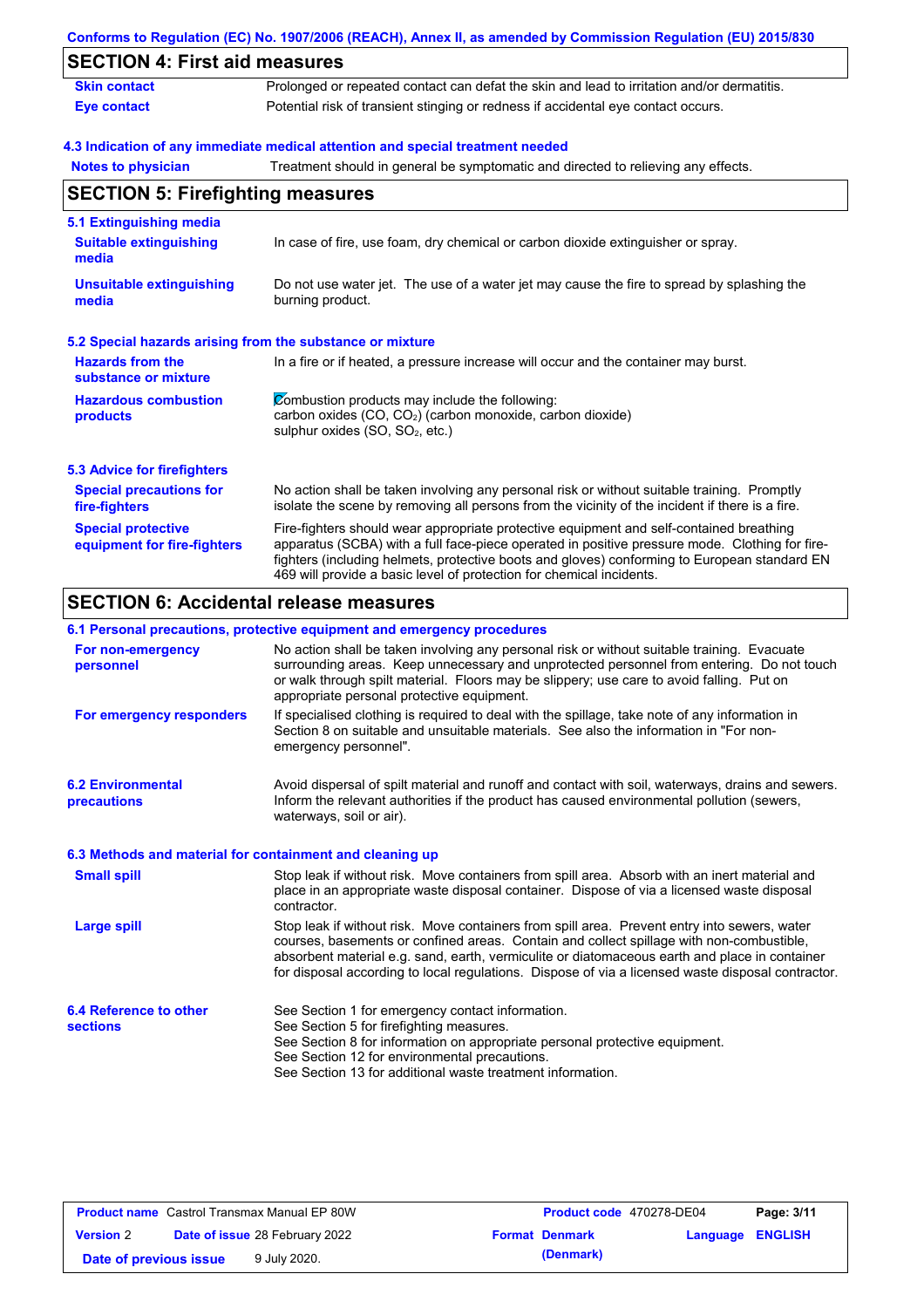### **SECTION 7: Handling and storage**

| 7.1 Precautions for safe handling                                                    |                                                                                                                                                                                                                                                                                                                                                                                                                                                                                          |
|--------------------------------------------------------------------------------------|------------------------------------------------------------------------------------------------------------------------------------------------------------------------------------------------------------------------------------------------------------------------------------------------------------------------------------------------------------------------------------------------------------------------------------------------------------------------------------------|
| <b>Protective measures</b>                                                           | Put on appropriate personal protective equipment.                                                                                                                                                                                                                                                                                                                                                                                                                                        |
| <b>Advice on general</b><br>occupational hygiene                                     | Eating, drinking and smoking should be prohibited in areas where this material is handled,<br>stored and processed. Wash thoroughly after handling. Remove contaminated clothing and<br>protective equipment before entering eating areas. See also Section 8 for additional<br>information on hygiene measures.                                                                                                                                                                         |
| <b>7.2 Conditions for safe</b><br>storage, including any<br><i>incompatibilities</i> | Store in accordance with local regulations. Store in a dry, cool and well-ventilated area, away<br>from incompatible materials (see Section 10). Keep away from heat and direct sunlight. Keep<br>container tightly closed and sealed until ready for use. Containers that have been opened must<br>be carefully resealed and kept upright to prevent leakage. Store and use only in equipment/<br>containers designed for use with this product. Do not store in unlabelled containers. |
| Not suitable                                                                         | Prolonged exposure to elevated temperature                                                                                                                                                                                                                                                                                                                                                                                                                                               |
| 7.3 Specific end use(s)                                                              |                                                                                                                                                                                                                                                                                                                                                                                                                                                                                          |
| <b>Recommendations</b>                                                               | See section 1.2 and Exposure scenarios in annex, if applicable.                                                                                                                                                                                                                                                                                                                                                                                                                          |
|                                                                                      | <b>SECTION 8: Exposure controls/personal protection</b>                                                                                                                                                                                                                                                                                                                                                                                                                                  |
|                                                                                      |                                                                                                                                                                                                                                                                                                                                                                                                                                                                                          |

**8.1 Control parameters**

**Occupational exposure limits**

| <b>Product/ingredient name</b>                                                                                                                                                                                                                                                                                                                                                                                      | <b>Exposure limit values</b> |
|---------------------------------------------------------------------------------------------------------------------------------------------------------------------------------------------------------------------------------------------------------------------------------------------------------------------------------------------------------------------------------------------------------------------|------------------------------|
| $\overline{\phantom{a}}$ and $\overline{\phantom{a}}$ and $\overline{\phantom{a}}$ and $\overline{\phantom{a}}$ and $\overline{\phantom{a}}$ and $\overline{\phantom{a}}$ and $\overline{\phantom{a}}$ and $\overline{\phantom{a}}$ and $\overline{\phantom{a}}$ and $\overline{\phantom{a}}$ and $\overline{\phantom{a}}$ and $\overline{\phantom{a}}$ and $\overline{\phantom{a}}$ and $\overline{\phantom{a}}$ a |                              |

Distillates (petroleum), hydrotreated heavy paraffinic **Working Environment Authority (Denmark).** TWA: 1 mg/m³ 8 hours. Issued/Revised: 12/1996 Form: mist and

particles

Whilst specific OELs for certain components may be shown in this section, other components may be present in any mist, vapour or dust produced. Therefore, the specific OELs may not be applicable to the product as a whole and are provided for guidance only.

**Recommended monitoring procedures** If this product contains ingredients with exposure limits, personal, workplace atmosphere or biological monitoring may be required to determine the effectiveness of the ventilation or other control measures and/or the necessity to use respiratory protective equipment. Reference should be made to monitoring standards, such as the following: European Standard EN 689 (Workplace atmospheres - Guidance for the assessment of exposure by inhalation to chemical agents for comparison with limit values and measurement strategy) European Standard EN 14042 (Workplace atmospheres - Guide for the application and use of procedures for the assessment of exposure to chemical and biological agents) European Standard EN 482 (Workplace atmospheres - General requirements for the performance of procedures for the measurement of chemical agents) Reference to national guidance documents for methods for the determination of hazardous substances will also be required.

#### **Derived No Effect Level**

No DNELs/DMELs available.

#### **Predicted No Effect Concentration**

No PNECs available

### **8.2 Exposure controls**

| <b>Appropriate engineering</b><br>controls | Provide exhaust ventilation or other engineering controls to keep the relevant airborne<br>concentrations below their respective occupational exposure limits.<br>All activities involving chemicals should be assessed for their risks to health, to ensure<br>exposures are adequately controlled. Personal protective equipment should only be considered<br>after other forms of control measures (e.g. engineering controls) have been suitably evaluated.<br>Personal protective equipment should conform to appropriate standards, be suitable for use, be<br>kept in good condition and properly maintained.<br>Your supplier of personal protective equipment should be consulted for advice on selection and<br>appropriate standards. For further information contact your national organisation for standards.<br>The final choice of protective equipment will depend upon a risk assessment. It is important to<br>ensure that all items of personal protective equipment are compatible. |
|--------------------------------------------|---------------------------------------------------------------------------------------------------------------------------------------------------------------------------------------------------------------------------------------------------------------------------------------------------------------------------------------------------------------------------------------------------------------------------------------------------------------------------------------------------------------------------------------------------------------------------------------------------------------------------------------------------------------------------------------------------------------------------------------------------------------------------------------------------------------------------------------------------------------------------------------------------------------------------------------------------------------------------------------------------------|
| <b>Individual protection measures</b>      |                                                                                                                                                                                                                                                                                                                                                                                                                                                                                                                                                                                                                                                                                                                                                                                                                                                                                                                                                                                                         |
| <b>Hygiene measures</b>                    | Wash hands, forearms and face thoroughly after handling chemical products, before eating,<br>smoking and using the lavatory and at the end of the working period. Ensure that eyewash<br>stations and safety showers are close to the workstation location.                                                                                                                                                                                                                                                                                                                                                                                                                                                                                                                                                                                                                                                                                                                                             |
| <b>Respiratory protection</b>              |                                                                                                                                                                                                                                                                                                                                                                                                                                                                                                                                                                                                                                                                                                                                                                                                                                                                                                                                                                                                         |

### **Product name** Castrol Transmax Manual EP 80W **Product code** 470278-DE04 **Page: 4/11 Version** 2 **Date of issue** 28 February 2022 **Format Denmark Language ENGLISH Date of previous issue** 9 July 2020.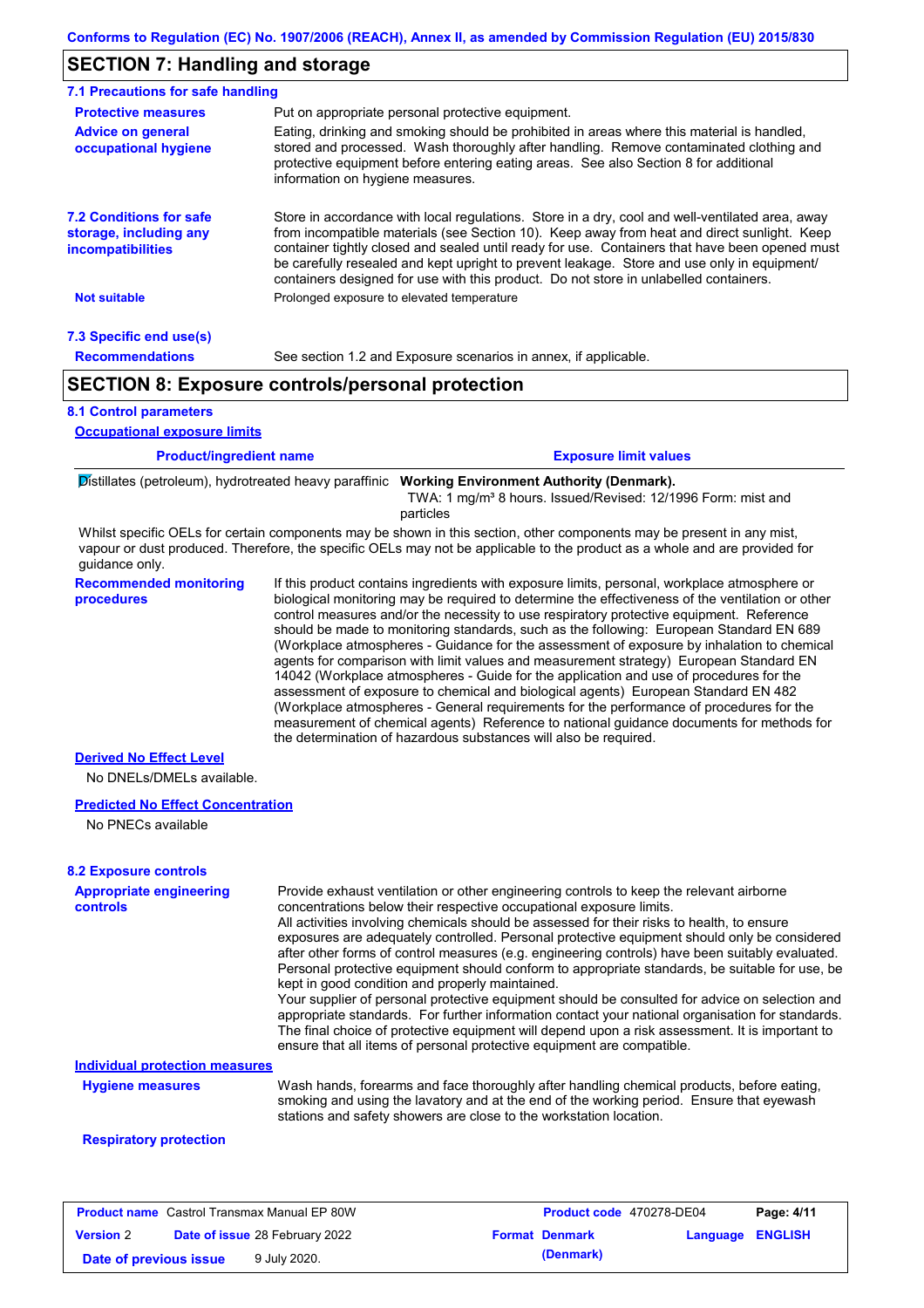## **SECTION 8: Exposure controls/personal protection**

|                            | In case of insufficient ventilation, wear suitable respiratory equipment.<br>The correct choice of respiratory protection depends upon the chemicals being handled, the<br>conditions of work and use, and the condition of the respiratory equipment. Safety procedures<br>should be developed for each intended application. Respiratory protection equipment should<br>therefore be chosen in consultation with the supplier/manufacturer and with a full assessment<br>of the working conditions.                                                                                                                                             |
|----------------------------|---------------------------------------------------------------------------------------------------------------------------------------------------------------------------------------------------------------------------------------------------------------------------------------------------------------------------------------------------------------------------------------------------------------------------------------------------------------------------------------------------------------------------------------------------------------------------------------------------------------------------------------------------|
| <b>Eye/face protection</b> | Safety glasses with side shields.                                                                                                                                                                                                                                                                                                                                                                                                                                                                                                                                                                                                                 |
| <b>Skin protection</b>     |                                                                                                                                                                                                                                                                                                                                                                                                                                                                                                                                                                                                                                                   |
| <b>Hand protection</b>     | <b>General Information:</b>                                                                                                                                                                                                                                                                                                                                                                                                                                                                                                                                                                                                                       |
|                            | Because specific work environments and material handling practices vary, safety procedures<br>should be developed for each intended application. The correct choice of protective gloves<br>depends upon the chemicals being handled, and the conditions of work and use. Most gloves<br>provide protection for only a limited time before they must be discarded and replaced (even the<br>best chemically resistant gloves will break down after repeated chemical exposures).                                                                                                                                                                  |
|                            | Gloves should be chosen in consultation with the supplier / manufacturer and taking account of<br>a full assessment of the working conditions.                                                                                                                                                                                                                                                                                                                                                                                                                                                                                                    |
|                            | Recommended: Nitrile gloves.<br><b>Breakthrough time:</b>                                                                                                                                                                                                                                                                                                                                                                                                                                                                                                                                                                                         |
|                            | Breakthrough time data are generated by glove manufacturers under laboratory test conditions<br>and represent how long a glove can be expected to provide effective permeation resistance. It<br>is important when following breakthrough time recommendations that actual workplace<br>conditions are taken into account. Always consult with your glove supplier for up-to-date<br>technical information on breakthrough times for the recommended glove type.<br>Our recommendations on the selection of gloves are as follows:                                                                                                                |
|                            | Continuous contact:                                                                                                                                                                                                                                                                                                                                                                                                                                                                                                                                                                                                                               |
|                            | Gloves with a minimum breakthrough time of 240 minutes, or >480 minutes if suitable gloves<br>can be obtained.<br>If suitable gloves are not available to offer that level of protection, gloves with shorter<br>breakthrough times may be acceptable as long as appropriate glove maintenance and<br>replacement regimes are determined and adhered to.                                                                                                                                                                                                                                                                                          |
|                            | Short-term / splash protection:                                                                                                                                                                                                                                                                                                                                                                                                                                                                                                                                                                                                                   |
|                            | Recommended breakthrough times as above.<br>It is recognised that for short-term, transient exposures, gloves with shorter breakthrough times<br>may commonly be used. Therefore, appropriate maintenance and replacement regimes must<br>be determined and rigorously followed.                                                                                                                                                                                                                                                                                                                                                                  |
|                            | <b>Glove Thickness:</b>                                                                                                                                                                                                                                                                                                                                                                                                                                                                                                                                                                                                                           |
|                            | For general applications, we recommend gloves with a thickness typically greater than 0.35 mm.                                                                                                                                                                                                                                                                                                                                                                                                                                                                                                                                                    |
|                            | It should be emphasised that glove thickness is not necessarily a good predictor of glove<br>resistance to a specific chemical, as the permeation efficiency of the glove will be dependent<br>on the exact composition of the glove material. Therefore, glove selection should also be based<br>on consideration of the task requirements and knowledge of breakthrough times.<br>Glove thickness may also vary depending on the glove manufacturer, the glove type and the<br>glove model. Therefore, the manufacturers' technical data should always be taken into account<br>to ensure selection of the most appropriate glove for the task. |
|                            | Note: Depending on the activity being conducted, gloves of varying thickness may be required<br>for specific tasks. For example:                                                                                                                                                                                                                                                                                                                                                                                                                                                                                                                  |
|                            | • Thinner gloves (down to 0.1 mm or less) may be required where a high degree of manual<br>dexterity is needed. However, these gloves are only likely to give short duration protection and<br>would normally be just for single use applications, then disposed of.                                                                                                                                                                                                                                                                                                                                                                              |
|                            | • Thicker gloves (up to 3 mm or more) may be required where there is a mechanical (as well<br>as a chemical) risk i.e. where there is abrasion or puncture potential.                                                                                                                                                                                                                                                                                                                                                                                                                                                                             |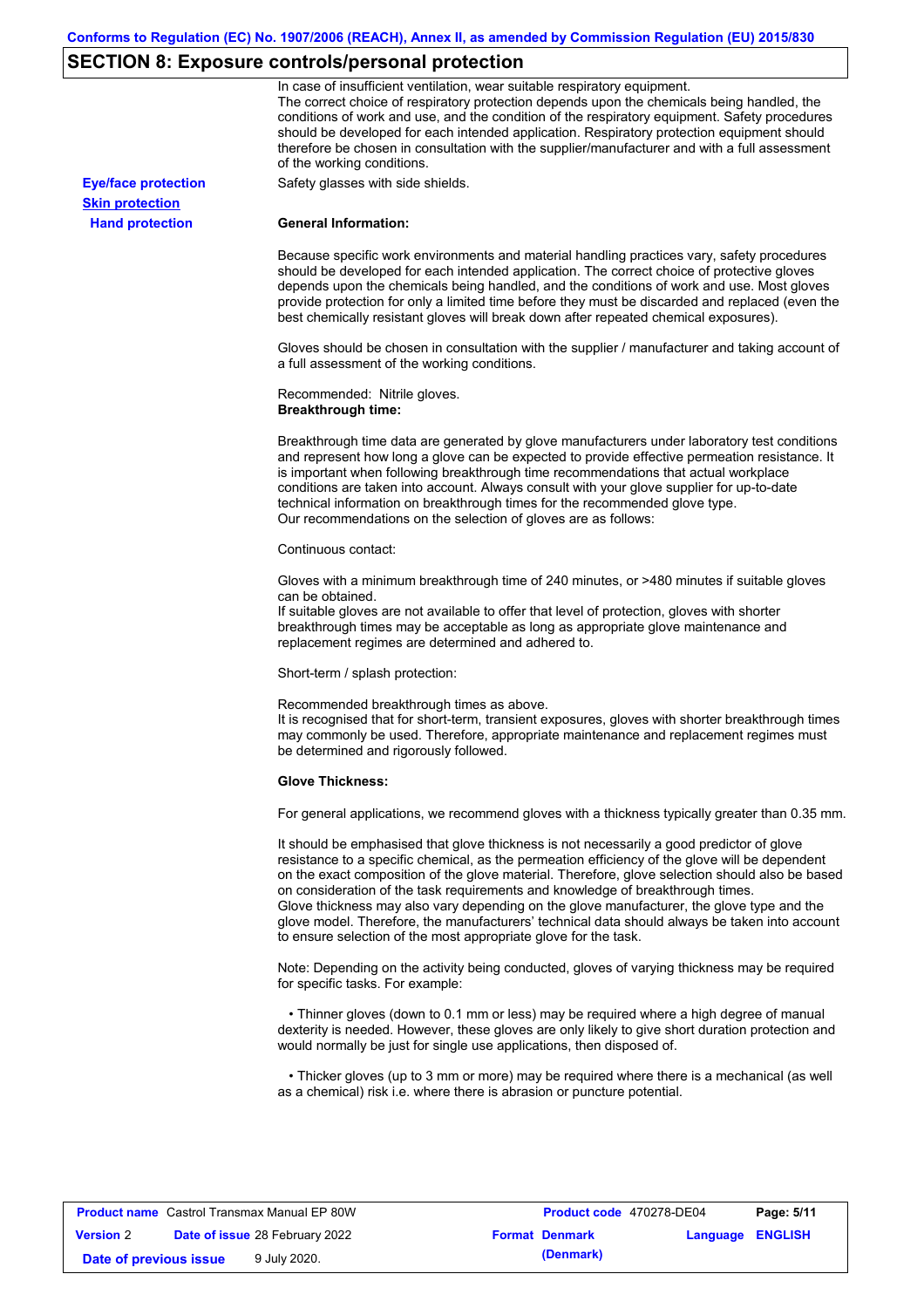### **SECTION 8: Exposure controls/personal protection**

| <b>Skin and body</b>                             | Use of protective clothing is good industrial practice.                                                                                                                                                                                                                                                                                                                                                                                                                                                                                                                                                                    |
|--------------------------------------------------|----------------------------------------------------------------------------------------------------------------------------------------------------------------------------------------------------------------------------------------------------------------------------------------------------------------------------------------------------------------------------------------------------------------------------------------------------------------------------------------------------------------------------------------------------------------------------------------------------------------------------|
|                                                  | Personal protective equipment for the body should be selected based on the task being<br>performed and the risks involved and should be approved by a specialist before handling this<br>product.<br>Cotton or polyester/cotton overalls will only provide protection against light superficial<br>contamination that will not soak through to the skin. Overalls should be laundered on a regular<br>basis. When the risk of skin exposure is high (e.g. when cleaning up spillages or if there is a<br>risk of splashing) then chemical resistant aprons and/or impervious chemical suits and boots<br>will be required. |
| <b>Refer to standards:</b>                       | Respiratory protection: EN 529<br>Gloves: EN 420, EN 374<br>Eye protection: EN 166<br>Filtering half-mask: EN 149<br>Filtering half-mask with valve: EN 405<br>Half-mask: EN 140 plus filter<br>Full-face mask: EN 136 plus filter<br>Particulate filters: EN 143<br>Gas/combined filters: EN 14387                                                                                                                                                                                                                                                                                                                        |
| <b>Environmental exposure</b><br><b>controls</b> | Emissions from ventilation or work process equipment should be checked to ensure they<br>comply with the requirements of environmental protection legislation. In some cases, fume<br>scrubbers, filters or engineering modifications to the process equipment will be necessary to<br>reduce emissions to acceptable levels.                                                                                                                                                                                                                                                                                              |

## **SECTION 9: Physical and chemical properties**

The conditions of measurement of all properties are at standard temperature and pressure unless otherwise indicated.

### **9.1 Information on basic physical and chemical properties**

| <b>Appearance</b>                                      |                                                                      |           |         |                         |          |     |                         |
|--------------------------------------------------------|----------------------------------------------------------------------|-----------|---------|-------------------------|----------|-----|-------------------------|
| <b>Physical state</b>                                  | Liquid.                                                              |           |         |                         |          |     |                         |
| <b>Colour</b>                                          | Yellow. [Light]                                                      |           |         |                         |          |     |                         |
| <b>Odour</b>                                           | Not available.                                                       |           |         |                         |          |     |                         |
| <b>Odour threshold</b>                                 | Not available.                                                       |           |         |                         |          |     |                         |
| pH                                                     | Mot applicable.                                                      |           |         |                         |          |     |                         |
| <b>Melting point/freezing point</b>                    | Not available.                                                       |           |         |                         |          |     |                         |
| Initial boiling point and boiling<br>range             | Not available.                                                       |           |         |                         |          |     |                         |
| <b>Pour point</b>                                      | $-39 °C$                                                             |           |         |                         |          |     |                         |
| <b>Flash point</b>                                     | Open cup: >180°C (>356°F) [Cleveland]                                |           |         |                         |          |     |                         |
| <b>Evaporation rate</b>                                | Not available.                                                       |           |         |                         |          |     |                         |
| <b>Flammability (solid, gas)</b>                       | Not available.                                                       |           |         |                         |          |     |                         |
| <b>Upper/lower flammability or</b><br>explosive limits | Not available.                                                       |           |         |                         |          |     |                         |
| <b>Vapour pressure</b>                                 | Not available.                                                       |           |         |                         |          |     |                         |
|                                                        |                                                                      |           |         |                         |          |     |                         |
|                                                        |                                                                      |           |         | Vapour Pressure at 20°C |          |     | Vapour pressure at 50°C |
|                                                        | <b>Ingredient name</b>                                               | mm Hg kPa |         | <b>Method</b>           | mm<br>Hg | kPa | <b>Method</b>           |
|                                                        | Distillates (petroleum),<br>hydrotreated heavy<br>paraffinic         | 0.08      | < 0.011 | <b>ASTM D 5191</b>      |          |     |                         |
| <b>Vapour density</b>                                  | Not available.                                                       |           |         |                         |          |     |                         |
| <b>Relative density</b>                                | Not available.                                                       |           |         |                         |          |     |                         |
| <b>Density</b>                                         | <1000 kg/m <sup>3</sup> (<1 g/cm <sup>3</sup> ) at 15 <sup>°</sup> C |           |         |                         |          |     |                         |
| <b>Solubility(ies)</b>                                 | insoluble in water.                                                  |           |         |                         |          |     |                         |
| <b>Partition coefficient: n-octanol/</b><br>water      | Mot applicable.                                                      |           |         |                         |          |     |                         |
| <b>Auto-ignition temperature</b>                       | Not available.                                                       |           |         |                         |          |     |                         |
| <b>Decomposition temperature</b>                       | Not available.                                                       |           |         |                         |          |     |                         |

## **Oxidising properties** Not available. **Product name** Castrol Transmax Manual EP 80W **Product code** 470278-DE04 **Page: 6/11 Version** 2

Not available.

**Explosive properties**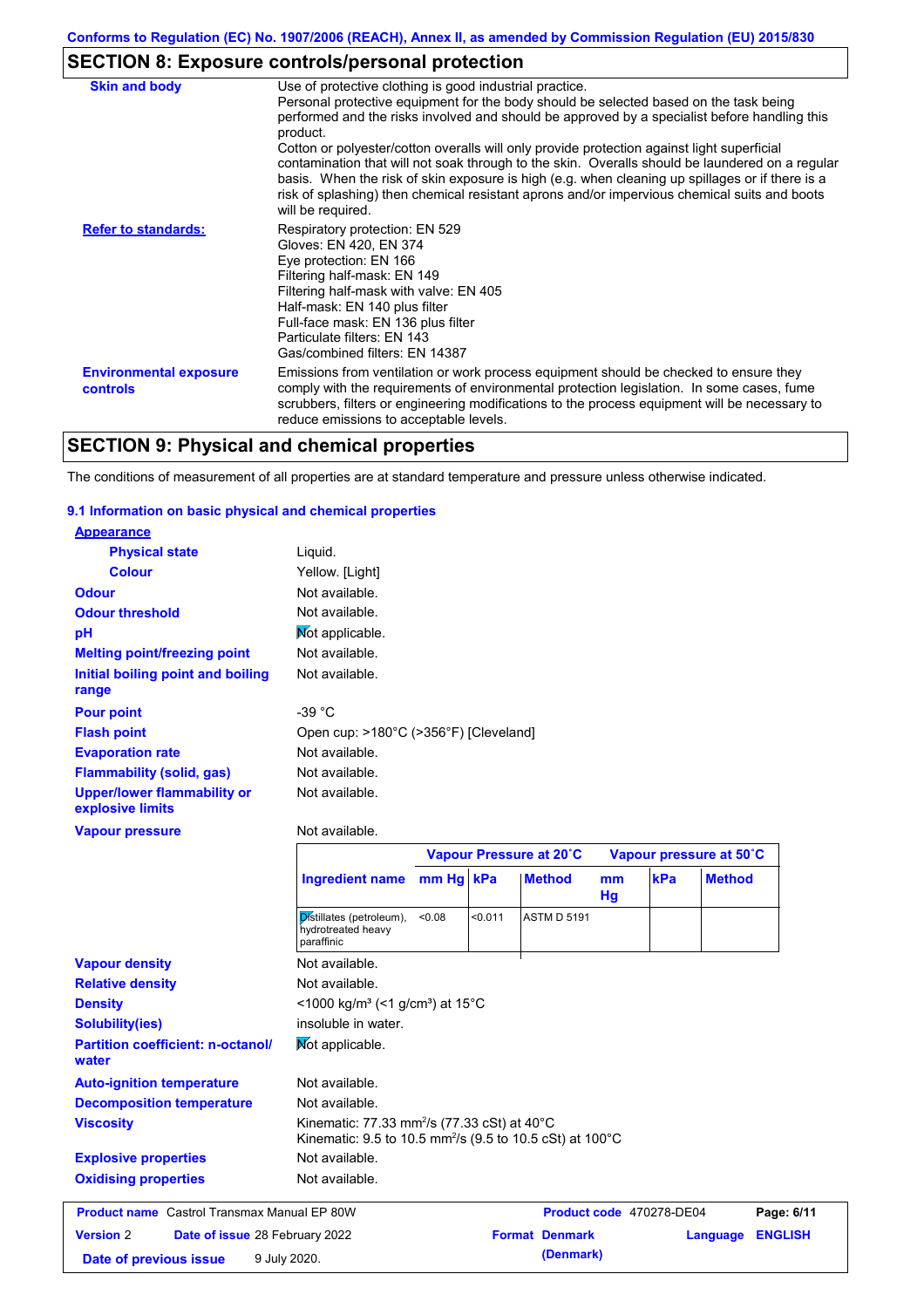## **SECTION 9: Physical and chemical properties**

## **Particle characteristics**

**9.2 Other information**

**Median particle size** Not applicable.

### No additional information.

### **SECTION 10: Stability and reactivity**

| <b>10.1 Reactivity</b>                            | No specific test data available for this product. Refer to Conditions to avoid and Incompatible<br>materials for additional information.                                |
|---------------------------------------------------|-------------------------------------------------------------------------------------------------------------------------------------------------------------------------|
| <b>10.2 Chemical stability</b>                    | The product is stable.                                                                                                                                                  |
| <b>10.3 Possibility of</b><br>hazardous reactions | Under normal conditions of storage and use, hazardous reactions will not occur.<br>Under normal conditions of storage and use, hazardous polymerisation will not occur. |
| <b>10.4 Conditions to avoid</b>                   | Avoid all possible sources of ignition (spark or flame).                                                                                                                |
| 10.5 Incompatible materials                       | Reactive or incompatible with the following materials: oxidising materials.                                                                                             |
| <b>10.6 Hazardous</b><br>decomposition products   | Under normal conditions of storage and use, hazardous decomposition products should not be<br>produced.                                                                 |

# **SECTION 11: Toxicological information**

| 11.1 Information on toxicological effects |                                                                                                                             |
|-------------------------------------------|-----------------------------------------------------------------------------------------------------------------------------|
| <b>Acute toxicity estimates</b>           |                                                                                                                             |
| Not available.                            |                                                                                                                             |
| <b>Information on likely</b>              | Routes of entry anticipated: Dermal, Inhalation.                                                                            |
| routes of exposure                        |                                                                                                                             |
| <b>Potential acute health effects</b>     |                                                                                                                             |
| <b>Inhalation</b>                         | Vapour inhalation under ambient conditions is not normally a problem due to low vapour<br>pressure.                         |
| <b>Ingestion</b>                          | No known significant effects or critical hazards.                                                                           |
| <b>Skin contact</b>                       | Defatting to the skin. May cause skin dryness and irritation.                                                               |
| <b>Eye contact</b>                        | No known significant effects or critical hazards.                                                                           |
|                                           | Symptoms related to the physical, chemical and toxicological characteristics                                                |
| <b>Inhalation</b>                         | May be harmful by inhalation if exposure to vapour, mists or fumes resulting from thermal<br>decomposition products occurs. |
| <b>Ingestion</b>                          | No specific data.                                                                                                           |
| <b>Skin contact</b>                       | Adverse symptoms may include the following:<br>irritation<br>dryness<br>cracking                                            |
| <b>Eye contact</b>                        | No specific data.                                                                                                           |
|                                           | Delayed and immediate effects as well as chronic effects from short and long-term exposure                                  |
| <b>Inhalation</b>                         | Overexposure to the inhalation of airborne droplets or aerosols may cause irritation of the<br>respiratory tract.           |
| <b>Ingestion</b>                          | Ingestion of large quantities may cause nausea and diarrhoea.                                                               |
| <b>Skin contact</b>                       | Prolonged or repeated contact can defat the skin and lead to irritation and/or dermatitis.                                  |
| <b>Eye contact</b>                        | Potential risk of transient stinging or redness if accidental eye contact occurs.                                           |
| <b>Potential chronic health effects</b>   |                                                                                                                             |
| <b>General</b>                            | No known significant effects or critical hazards.                                                                           |
| <b>Carcinogenicity</b>                    | No known significant effects or critical hazards.                                                                           |
| <b>Mutagenicity</b>                       | No known significant effects or critical hazards.                                                                           |
| <b>Developmental effects</b>              | No known significant effects or critical hazards.                                                                           |
| <b>Fertility effects</b>                  | No known significant effects or critical hazards.                                                                           |
|                                           |                                                                                                                             |

|                        | <b>Product name</b> Castrol Transmax Manual EP 80W | <b>Product code</b> 470278-DE04 |                         | Page: 7/11 |
|------------------------|----------------------------------------------------|---------------------------------|-------------------------|------------|
| <b>Version 2</b>       | <b>Date of issue 28 February 2022</b>              | <b>Format Denmark</b>           | <b>Language ENGLISH</b> |            |
| Date of previous issue | 9 July 2020.                                       | (Denmark)                       |                         |            |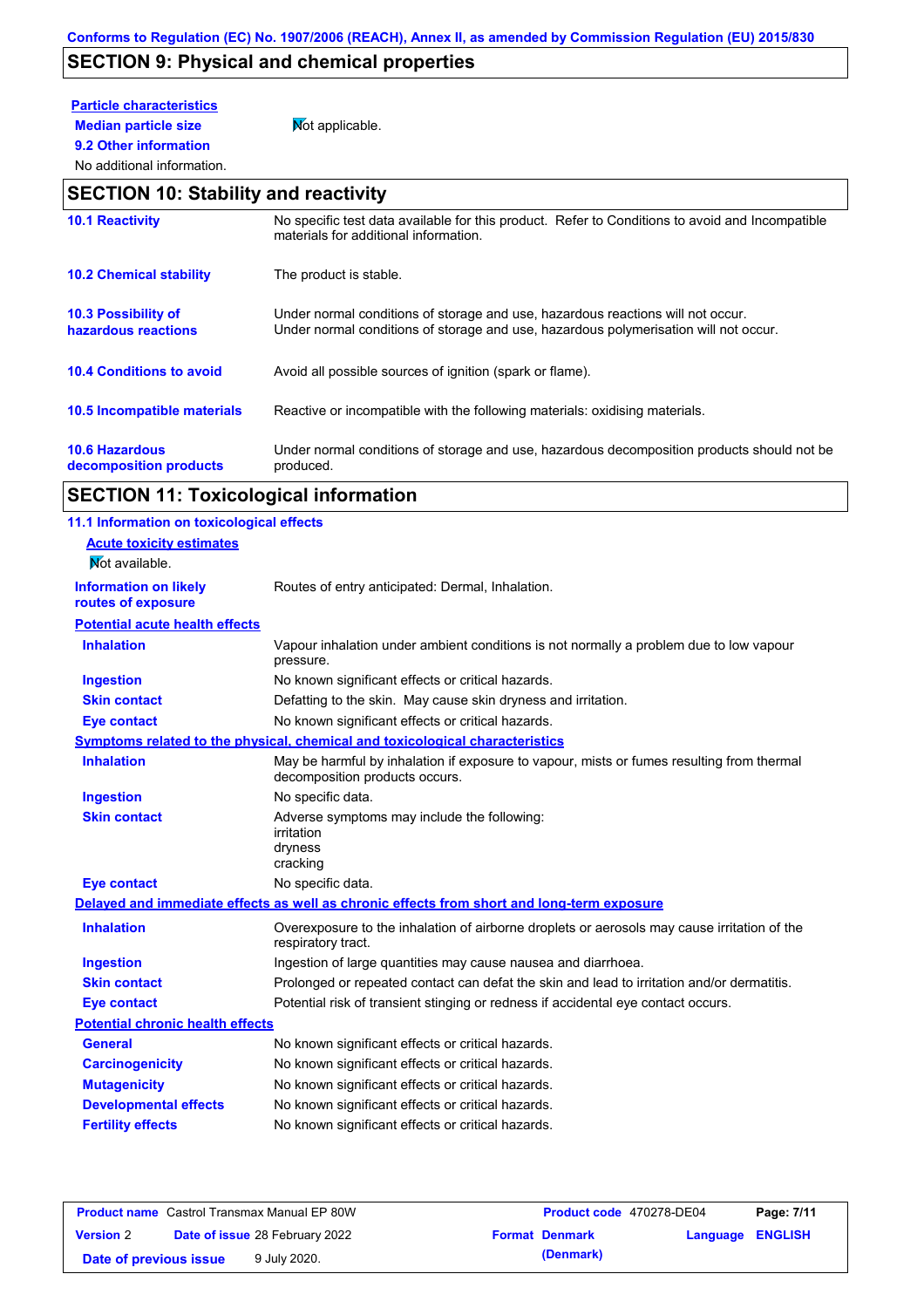### **SECTION 12: Ecological information**

### **12.1 Toxicity**

**Environmental hazards** Not classified as dangerous

#### **12.2 Persistence and degradability**

Expected to be biodegradable.

#### **12.3 Bioaccumulative potential**

This product is not expected to bioaccumulate through food chains in the environment.

| <b>12.4 Mobility in soil</b>                                  |                                                                      |
|---------------------------------------------------------------|----------------------------------------------------------------------|
| <b>Soil/water partition</b><br>coefficient (K <sub>oc</sub> ) | Not available.                                                       |
| <b>Mobility</b>                                               | Spillages may penetrate the soil causing ground water contamination. |

### **12.5 Results of PBT and vPvB assessment**

Product does not meet the criteria for PBT or vPvB according to Regulation (EC) No. 1907/2006, Annex XIII.

### **12.6 Other adverse effects**

| Other ecological information Spills may form a film on water surfaces causing physical damage to organisms. Oxygen |
|--------------------------------------------------------------------------------------------------------------------|
| transfer could also be impaired.                                                                                   |

### **SECTION 13: Disposal considerations**

### **13.1 Waste treatment methods**

#### **Product**

**Methods of disposal**

Where possible, arrange for product to be recycled. Dispose of via an authorised person/ licensed waste disposal contractor in accordance with local regulations.

### **Hazardous waste** Yes.

| <b>European waste catalogue (EWC)</b>                                                                                       |                          |  |
|-----------------------------------------------------------------------------------------------------------------------------|--------------------------|--|
| Waste code                                                                                                                  | <b>Waste designation</b> |  |
| 13 02 05*<br>Imineral-based non-chlorinated engine, gear and lubricating oils                                               |                          |  |
| However, deviation from the intended use and/or the presence of any potential contaminants may require an alternative waste |                          |  |

However, deviation from the intended use and/or the presence of any potential contaminants may require an alternative waste disposal code to be assigned by the end user.

#### **Packaging Methods of disposal Special precautions** Where possible, arrange for product to be recycled. Dispose of via an authorised person/ licensed waste disposal contractor in accordance with local regulations. This material and its container must be disposed of in a safe way. Empty containers or liners may retain some product residues. Avoid dispersal of spilt material and runoff and contact with soil, waterways, drains and sewers. **Denmark - Waste group** A **References** Commission 2014/955/EU Directive 2008/98/EC

### **SECTION 14: Transport information**

|                                            | <b>ADR/RID</b>                                     | <b>ADN</b>     | <b>IMDG</b>                        | <b>IATA</b>                |
|--------------------------------------------|----------------------------------------------------|----------------|------------------------------------|----------------------------|
| 14.1 UN number                             | Not regulated.                                     | Not regulated. | Not regulated.                     | Not regulated.             |
| 14.2 UN proper<br>shipping name            |                                                    | -              |                                    |                            |
| <b>14.3 Transport</b><br>hazard class(es)  |                                                    | -              |                                    |                            |
| <b>14.4 Packing</b><br>group               |                                                    |                |                                    |                            |
| 14.5<br><b>Environmental</b><br>hazards    | No.                                                | No.            | No.                                | No.                        |
|                                            | <b>Product name</b> Castrol Transmax Manual EP 80W |                | Product code 470278-DE04           | Page: 8/11                 |
| <b>Version 2</b><br>Date of previous issue | Date of issue 28 February 2022<br>9 July 2020.     |                | <b>Format Denmark</b><br>(Denmark) | <b>ENGLISH</b><br>Language |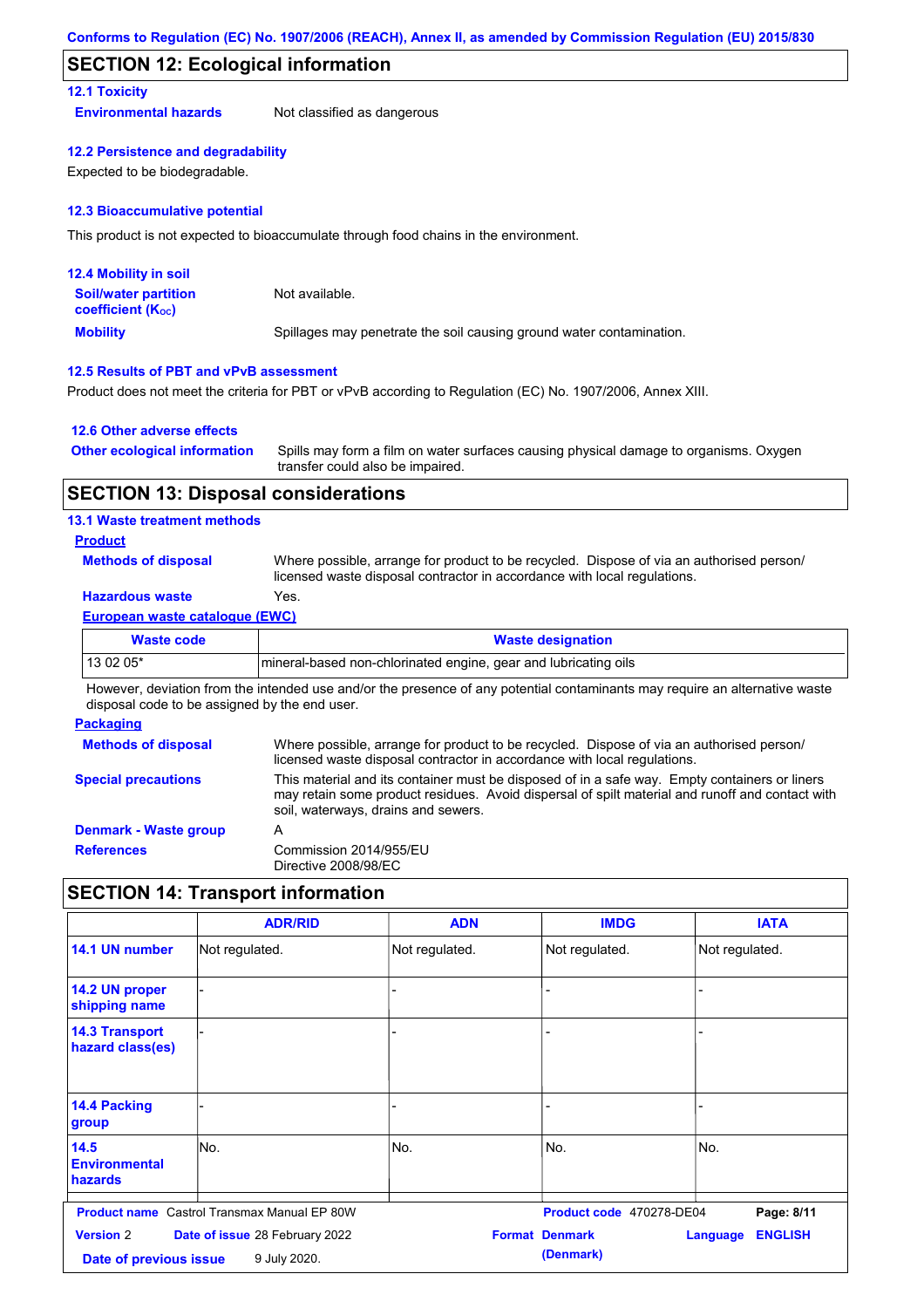| <b>SECTION 14: Transport information</b>                                                                                                                 |                                                                                 |  |                                                                                              |  |
|----------------------------------------------------------------------------------------------------------------------------------------------------------|---------------------------------------------------------------------------------|--|----------------------------------------------------------------------------------------------|--|
| <b>Additional</b><br>information                                                                                                                         |                                                                                 |  |                                                                                              |  |
| <b>14.6 Special precautions for</b><br>user                                                                                                              | Not available.                                                                  |  |                                                                                              |  |
| <b>14.7 Transport in bulk</b><br>according to IMO<br><b>instruments</b>                                                                                  | Not available.                                                                  |  |                                                                                              |  |
| <b>SECTION 15: Regulatory information</b>                                                                                                                |                                                                                 |  |                                                                                              |  |
| 15.1 Safety, health and environmental regulations/legislation specific for the substance or mixture                                                      |                                                                                 |  |                                                                                              |  |
| EU Regulation (EC) No. 1907/2006 (REACH)                                                                                                                 |                                                                                 |  |                                                                                              |  |
| <b>Annex XIV - List of substances subject to authorisation</b>                                                                                           |                                                                                 |  |                                                                                              |  |
| <b>Annex XIV</b>                                                                                                                                         |                                                                                 |  |                                                                                              |  |
| None of the components are listed.                                                                                                                       |                                                                                 |  |                                                                                              |  |
| <b>Substances of very high concern</b>                                                                                                                   |                                                                                 |  |                                                                                              |  |
| None of the components are listed.                                                                                                                       |                                                                                 |  |                                                                                              |  |
| EU Regulation (EC) No. 1907/2006 (REACH)                                                                                                                 |                                                                                 |  |                                                                                              |  |
| <b>Annex XVII - Restrictions</b><br>on the manufacture,<br>placing on the market<br>and use of certain<br>dangerous substances,<br>mixtures and articles | Not applicable.                                                                 |  |                                                                                              |  |
| <b>Other regulations</b>                                                                                                                                 |                                                                                 |  |                                                                                              |  |
| <b>REACH Status</b>                                                                                                                                      | current requirements of REACH.                                                  |  | The company, as identified in Section 1, sells this product in the EU in compliance with the |  |
| <b>United States inventory</b><br>(TSCA 8b)                                                                                                              | All components are active or exempted.                                          |  |                                                                                              |  |
| <b>Australia inventory (AIIC)</b>                                                                                                                        | All components are listed or exempted.                                          |  |                                                                                              |  |
| <b>Canada inventory</b>                                                                                                                                  | All components are listed or exempted.                                          |  |                                                                                              |  |
| <b>China inventory (IECSC)</b>                                                                                                                           | All components are listed or exempted.                                          |  |                                                                                              |  |
| <b>Japan inventory (CSCL)</b>                                                                                                                            | All components are listed or exempted.                                          |  |                                                                                              |  |
| <b>Korea inventory (KECI)</b><br><b>Philippines inventory</b><br>(PICCS)                                                                                 | All components are listed or exempted.<br>At least one component is not listed. |  |                                                                                              |  |
| <b>Taiwan Chemical</b><br><b>Substances Inventory</b>                                                                                                    | All components are listed or exempted.                                          |  |                                                                                              |  |
| (TCSI)<br>Ozone depleting substances (1005/2009/EU)<br>Not listed.                                                                                       |                                                                                 |  |                                                                                              |  |
| <b>Prior Informed Consent (PIC) (649/2012/EU)</b><br>Not listed.                                                                                         |                                                                                 |  |                                                                                              |  |
| <b>Persistent Organic Pollutants</b><br>Not listed.                                                                                                      |                                                                                 |  |                                                                                              |  |
| <b>EU - Water framework directive - Priority substances</b>                                                                                              |                                                                                 |  |                                                                                              |  |
| None of the components are listed.                                                                                                                       |                                                                                 |  |                                                                                              |  |
| <b>Seveso Directive</b>                                                                                                                                  |                                                                                 |  |                                                                                              |  |
| This product is not controlled under the Seveso Directive.<br><b>National regulations</b>                                                                |                                                                                 |  |                                                                                              |  |
| <b>List of undesirable</b>                                                                                                                               | Not listed                                                                      |  |                                                                                              |  |

|                        | <b>Product name</b> Castrol Transmax Manual EP 80W | Product code 470278-DE04 |                         | Page: 9/11 |
|------------------------|----------------------------------------------------|--------------------------|-------------------------|------------|
| <b>Version 2</b>       | <b>Date of issue 28 February 2022</b>              | <b>Format Denmark</b>    | <b>Language ENGLISH</b> |            |
| Date of previous issue | 9 July 2020.                                       | (Denmark)                |                         |            |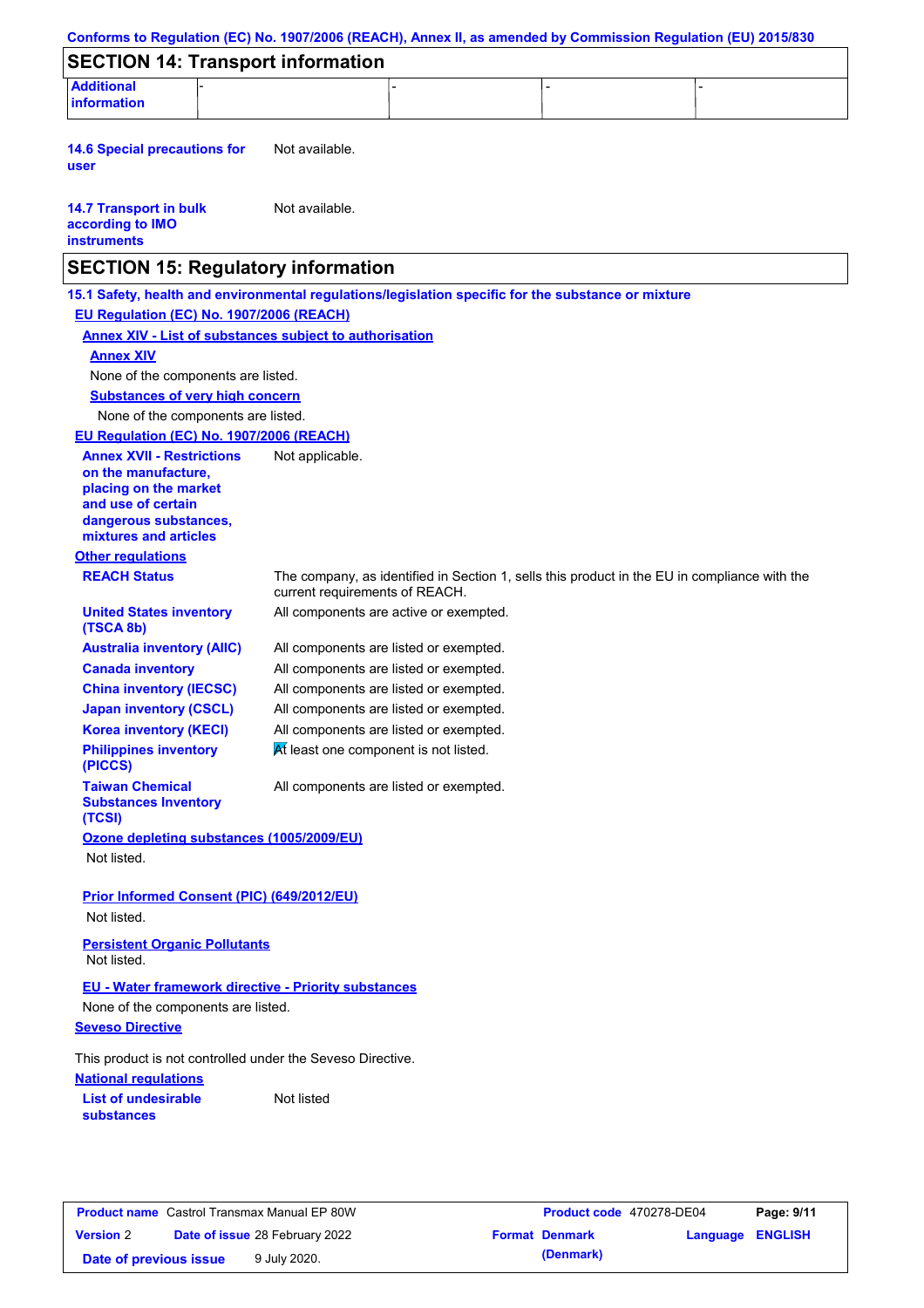**Conforms to Regulation (EC) No. 1907/2006 (REACH), Annex II, as amended by Commission Regulation (EU) 2015/830**

## **SECTION 15: Regulatory information**

| <b>15.2 Chemical safety</b> | A Chemical Safety Assessment has been carried out for one or more of the substances within  |
|-----------------------------|---------------------------------------------------------------------------------------------|
| assessment                  | this mixture. A Chemical Safety Assessment has not been carried out for the mixture itself. |

## **SECTION 16: Other information**

| ADN = European Provisions concerning the International Carriage of Dangerous Goods by<br>Inland Waterway<br>ADR = The European Agreement concerning the International Carriage of Dangerous Goods by<br>Road<br>$ATE =$ Acute Toxicity Estimate<br><b>BCF</b> = Bioconcentration Factor<br>CAS = Chemical Abstracts Service<br>CLP = Classification, Labelling and Packaging Regulation [Regulation (EC) No. 1272/2008]<br>CSA = Chemical Safety Assessment<br>CSR = Chemical Safety Report<br>DMEL = Derived Minimal Effect Level<br>DNEL = Derived No Effect Level<br>EINECS = European Inventory of Existing Commercial chemical Substances<br>ES = Exposure Scenario<br>EUH statement = CLP-specific Hazard statement<br>EWC = European Waste Catalogue<br>GHS = Globally Harmonized System of Classification and Labelling of Chemicals<br>IATA = International Air Transport Association<br>IBC = Intermediate Bulk Container<br>IMDG = International Maritime Dangerous Goods<br>LogPow = logarithm of the octanol/water partition coefficient<br>MARPOL = International Convention for the Prevention of Pollution From Ships, 1973 as<br>modified by the Protocol of 1978. ("Marpol" = marine pollution)<br>OECD = Organisation for Economic Co-operation and Development<br>PBT = Persistent, Bioaccumulative and Toxic<br><b>PNEC = Predicted No Effect Concentration</b><br>REACH = Registration, Evaluation, Authorisation and Restriction of Chemicals Regulation<br>[Regulation (EC) No. 1907/2006]<br>RID = The Regulations concerning the International Carriage of Dangerous Goods by Rail<br><b>RRN = REACH Registration Number</b><br>SADT = Self-Accelerating Decomposition Temperature<br>SVHC = Substances of Very High Concern<br>STOT-RE = Specific Target Organ Toxicity - Repeated Exposure<br>STOT-SE = Specific Target Organ Toxicity - Single Exposure<br>$TWA = Time$ weighted average<br>$UN = United Nations$<br>$UVCB = Complex\;hydrocarbon\; substance$<br>VOC = Volatile Organic Compound<br>vPvB = Very Persistent and Very Bioaccumulative<br>Varies = may contain one or more of the following $64741-88-4$ / RRN 01-2119488706-23,<br>64741-89-5 / RRN 01-2119487067-30, 64741-95-3 / RRN 01-2119487081-40, 64741-96-4/ RRN<br>01-2119483621-38, 64742-01-4 / RRN 01-2119488707-21, 64742-44-5 / RRN<br>01-2119985177-24, 64742-45-6, 64742-52-5 / RRN 01-2119467170-45, 64742-53-6 / RRN<br>01-2119480375-34, 64742-54-7 / RRN 01-2119484627-25, 64742-55-8 / RRN<br>01-2119487077-29, 64742-56-9 / RRN 01-2119480132-48, 64742-57-0 / RRN<br>01-2119489287-22, 64742-58-1, 64742-62-7 / RRN 01-2119480472-38, 64742-63-8,<br>64742-65-0 / RRN 01-2119471299-27, 64742-70-7 / RRN 01-2119487080-42, 72623-85-9 /<br>RRN 01-2119555262-43, 72623-86-0 / RRN 01-2119474878-16, 72623-87-1 / RRN<br>01-2119474889-13<br>Procedure used to derive the classification according to Regulation (EC) No. 1272/2008 [CLP/GHS] |                                   |  |  |  |  |  |
|-----------------------------------------------------------------------------------------------------------------------------------------------------------------------------------------------------------------------------------------------------------------------------------------------------------------------------------------------------------------------------------------------------------------------------------------------------------------------------------------------------------------------------------------------------------------------------------------------------------------------------------------------------------------------------------------------------------------------------------------------------------------------------------------------------------------------------------------------------------------------------------------------------------------------------------------------------------------------------------------------------------------------------------------------------------------------------------------------------------------------------------------------------------------------------------------------------------------------------------------------------------------------------------------------------------------------------------------------------------------------------------------------------------------------------------------------------------------------------------------------------------------------------------------------------------------------------------------------------------------------------------------------------------------------------------------------------------------------------------------------------------------------------------------------------------------------------------------------------------------------------------------------------------------------------------------------------------------------------------------------------------------------------------------------------------------------------------------------------------------------------------------------------------------------------------------------------------------------------------------------------------------------------------------------------------------------------------------------------------------------------------------------------------------------------------------------------------------------------------------------------------------------------------------------------------------------------------------------------------------------------------------------------------------------------------------------------------------------------------------------------------------------------------------------------------------------------------------------------------------------------------------------------------------------------------------------------------------|-----------------------------------|--|--|--|--|--|
|                                                                                                                                                                                                                                                                                                                                                                                                                                                                                                                                                                                                                                                                                                                                                                                                                                                                                                                                                                                                                                                                                                                                                                                                                                                                                                                                                                                                                                                                                                                                                                                                                                                                                                                                                                                                                                                                                                                                                                                                                                                                                                                                                                                                                                                                                                                                                                                                                                                                                                                                                                                                                                                                                                                                                                                                                                                                                                                                                                 | <b>Abbreviations and acronyms</b> |  |  |  |  |  |
|                                                                                                                                                                                                                                                                                                                                                                                                                                                                                                                                                                                                                                                                                                                                                                                                                                                                                                                                                                                                                                                                                                                                                                                                                                                                                                                                                                                                                                                                                                                                                                                                                                                                                                                                                                                                                                                                                                                                                                                                                                                                                                                                                                                                                                                                                                                                                                                                                                                                                                                                                                                                                                                                                                                                                                                                                                                                                                                                                                 |                                   |  |  |  |  |  |
|                                                                                                                                                                                                                                                                                                                                                                                                                                                                                                                                                                                                                                                                                                                                                                                                                                                                                                                                                                                                                                                                                                                                                                                                                                                                                                                                                                                                                                                                                                                                                                                                                                                                                                                                                                                                                                                                                                                                                                                                                                                                                                                                                                                                                                                                                                                                                                                                                                                                                                                                                                                                                                                                                                                                                                                                                                                                                                                                                                 |                                   |  |  |  |  |  |
|                                                                                                                                                                                                                                                                                                                                                                                                                                                                                                                                                                                                                                                                                                                                                                                                                                                                                                                                                                                                                                                                                                                                                                                                                                                                                                                                                                                                                                                                                                                                                                                                                                                                                                                                                                                                                                                                                                                                                                                                                                                                                                                                                                                                                                                                                                                                                                                                                                                                                                                                                                                                                                                                                                                                                                                                                                                                                                                                                                 |                                   |  |  |  |  |  |
|                                                                                                                                                                                                                                                                                                                                                                                                                                                                                                                                                                                                                                                                                                                                                                                                                                                                                                                                                                                                                                                                                                                                                                                                                                                                                                                                                                                                                                                                                                                                                                                                                                                                                                                                                                                                                                                                                                                                                                                                                                                                                                                                                                                                                                                                                                                                                                                                                                                                                                                                                                                                                                                                                                                                                                                                                                                                                                                                                                 |                                   |  |  |  |  |  |
|                                                                                                                                                                                                                                                                                                                                                                                                                                                                                                                                                                                                                                                                                                                                                                                                                                                                                                                                                                                                                                                                                                                                                                                                                                                                                                                                                                                                                                                                                                                                                                                                                                                                                                                                                                                                                                                                                                                                                                                                                                                                                                                                                                                                                                                                                                                                                                                                                                                                                                                                                                                                                                                                                                                                                                                                                                                                                                                                                                 |                                   |  |  |  |  |  |
|                                                                                                                                                                                                                                                                                                                                                                                                                                                                                                                                                                                                                                                                                                                                                                                                                                                                                                                                                                                                                                                                                                                                                                                                                                                                                                                                                                                                                                                                                                                                                                                                                                                                                                                                                                                                                                                                                                                                                                                                                                                                                                                                                                                                                                                                                                                                                                                                                                                                                                                                                                                                                                                                                                                                                                                                                                                                                                                                                                 |                                   |  |  |  |  |  |
|                                                                                                                                                                                                                                                                                                                                                                                                                                                                                                                                                                                                                                                                                                                                                                                                                                                                                                                                                                                                                                                                                                                                                                                                                                                                                                                                                                                                                                                                                                                                                                                                                                                                                                                                                                                                                                                                                                                                                                                                                                                                                                                                                                                                                                                                                                                                                                                                                                                                                                                                                                                                                                                                                                                                                                                                                                                                                                                                                                 |                                   |  |  |  |  |  |
|                                                                                                                                                                                                                                                                                                                                                                                                                                                                                                                                                                                                                                                                                                                                                                                                                                                                                                                                                                                                                                                                                                                                                                                                                                                                                                                                                                                                                                                                                                                                                                                                                                                                                                                                                                                                                                                                                                                                                                                                                                                                                                                                                                                                                                                                                                                                                                                                                                                                                                                                                                                                                                                                                                                                                                                                                                                                                                                                                                 |                                   |  |  |  |  |  |
|                                                                                                                                                                                                                                                                                                                                                                                                                                                                                                                                                                                                                                                                                                                                                                                                                                                                                                                                                                                                                                                                                                                                                                                                                                                                                                                                                                                                                                                                                                                                                                                                                                                                                                                                                                                                                                                                                                                                                                                                                                                                                                                                                                                                                                                                                                                                                                                                                                                                                                                                                                                                                                                                                                                                                                                                                                                                                                                                                                 |                                   |  |  |  |  |  |
|                                                                                                                                                                                                                                                                                                                                                                                                                                                                                                                                                                                                                                                                                                                                                                                                                                                                                                                                                                                                                                                                                                                                                                                                                                                                                                                                                                                                                                                                                                                                                                                                                                                                                                                                                                                                                                                                                                                                                                                                                                                                                                                                                                                                                                                                                                                                                                                                                                                                                                                                                                                                                                                                                                                                                                                                                                                                                                                                                                 |                                   |  |  |  |  |  |
|                                                                                                                                                                                                                                                                                                                                                                                                                                                                                                                                                                                                                                                                                                                                                                                                                                                                                                                                                                                                                                                                                                                                                                                                                                                                                                                                                                                                                                                                                                                                                                                                                                                                                                                                                                                                                                                                                                                                                                                                                                                                                                                                                                                                                                                                                                                                                                                                                                                                                                                                                                                                                                                                                                                                                                                                                                                                                                                                                                 |                                   |  |  |  |  |  |
|                                                                                                                                                                                                                                                                                                                                                                                                                                                                                                                                                                                                                                                                                                                                                                                                                                                                                                                                                                                                                                                                                                                                                                                                                                                                                                                                                                                                                                                                                                                                                                                                                                                                                                                                                                                                                                                                                                                                                                                                                                                                                                                                                                                                                                                                                                                                                                                                                                                                                                                                                                                                                                                                                                                                                                                                                                                                                                                                                                 |                                   |  |  |  |  |  |
|                                                                                                                                                                                                                                                                                                                                                                                                                                                                                                                                                                                                                                                                                                                                                                                                                                                                                                                                                                                                                                                                                                                                                                                                                                                                                                                                                                                                                                                                                                                                                                                                                                                                                                                                                                                                                                                                                                                                                                                                                                                                                                                                                                                                                                                                                                                                                                                                                                                                                                                                                                                                                                                                                                                                                                                                                                                                                                                                                                 |                                   |  |  |  |  |  |
|                                                                                                                                                                                                                                                                                                                                                                                                                                                                                                                                                                                                                                                                                                                                                                                                                                                                                                                                                                                                                                                                                                                                                                                                                                                                                                                                                                                                                                                                                                                                                                                                                                                                                                                                                                                                                                                                                                                                                                                                                                                                                                                                                                                                                                                                                                                                                                                                                                                                                                                                                                                                                                                                                                                                                                                                                                                                                                                                                                 |                                   |  |  |  |  |  |
|                                                                                                                                                                                                                                                                                                                                                                                                                                                                                                                                                                                                                                                                                                                                                                                                                                                                                                                                                                                                                                                                                                                                                                                                                                                                                                                                                                                                                                                                                                                                                                                                                                                                                                                                                                                                                                                                                                                                                                                                                                                                                                                                                                                                                                                                                                                                                                                                                                                                                                                                                                                                                                                                                                                                                                                                                                                                                                                                                                 |                                   |  |  |  |  |  |
|                                                                                                                                                                                                                                                                                                                                                                                                                                                                                                                                                                                                                                                                                                                                                                                                                                                                                                                                                                                                                                                                                                                                                                                                                                                                                                                                                                                                                                                                                                                                                                                                                                                                                                                                                                                                                                                                                                                                                                                                                                                                                                                                                                                                                                                                                                                                                                                                                                                                                                                                                                                                                                                                                                                                                                                                                                                                                                                                                                 |                                   |  |  |  |  |  |
|                                                                                                                                                                                                                                                                                                                                                                                                                                                                                                                                                                                                                                                                                                                                                                                                                                                                                                                                                                                                                                                                                                                                                                                                                                                                                                                                                                                                                                                                                                                                                                                                                                                                                                                                                                                                                                                                                                                                                                                                                                                                                                                                                                                                                                                                                                                                                                                                                                                                                                                                                                                                                                                                                                                                                                                                                                                                                                                                                                 |                                   |  |  |  |  |  |
|                                                                                                                                                                                                                                                                                                                                                                                                                                                                                                                                                                                                                                                                                                                                                                                                                                                                                                                                                                                                                                                                                                                                                                                                                                                                                                                                                                                                                                                                                                                                                                                                                                                                                                                                                                                                                                                                                                                                                                                                                                                                                                                                                                                                                                                                                                                                                                                                                                                                                                                                                                                                                                                                                                                                                                                                                                                                                                                                                                 |                                   |  |  |  |  |  |
|                                                                                                                                                                                                                                                                                                                                                                                                                                                                                                                                                                                                                                                                                                                                                                                                                                                                                                                                                                                                                                                                                                                                                                                                                                                                                                                                                                                                                                                                                                                                                                                                                                                                                                                                                                                                                                                                                                                                                                                                                                                                                                                                                                                                                                                                                                                                                                                                                                                                                                                                                                                                                                                                                                                                                                                                                                                                                                                                                                 |                                   |  |  |  |  |  |
|                                                                                                                                                                                                                                                                                                                                                                                                                                                                                                                                                                                                                                                                                                                                                                                                                                                                                                                                                                                                                                                                                                                                                                                                                                                                                                                                                                                                                                                                                                                                                                                                                                                                                                                                                                                                                                                                                                                                                                                                                                                                                                                                                                                                                                                                                                                                                                                                                                                                                                                                                                                                                                                                                                                                                                                                                                                                                                                                                                 |                                   |  |  |  |  |  |
|                                                                                                                                                                                                                                                                                                                                                                                                                                                                                                                                                                                                                                                                                                                                                                                                                                                                                                                                                                                                                                                                                                                                                                                                                                                                                                                                                                                                                                                                                                                                                                                                                                                                                                                                                                                                                                                                                                                                                                                                                                                                                                                                                                                                                                                                                                                                                                                                                                                                                                                                                                                                                                                                                                                                                                                                                                                                                                                                                                 |                                   |  |  |  |  |  |
|                                                                                                                                                                                                                                                                                                                                                                                                                                                                                                                                                                                                                                                                                                                                                                                                                                                                                                                                                                                                                                                                                                                                                                                                                                                                                                                                                                                                                                                                                                                                                                                                                                                                                                                                                                                                                                                                                                                                                                                                                                                                                                                                                                                                                                                                                                                                                                                                                                                                                                                                                                                                                                                                                                                                                                                                                                                                                                                                                                 |                                   |  |  |  |  |  |
|                                                                                                                                                                                                                                                                                                                                                                                                                                                                                                                                                                                                                                                                                                                                                                                                                                                                                                                                                                                                                                                                                                                                                                                                                                                                                                                                                                                                                                                                                                                                                                                                                                                                                                                                                                                                                                                                                                                                                                                                                                                                                                                                                                                                                                                                                                                                                                                                                                                                                                                                                                                                                                                                                                                                                                                                                                                                                                                                                                 |                                   |  |  |  |  |  |
|                                                                                                                                                                                                                                                                                                                                                                                                                                                                                                                                                                                                                                                                                                                                                                                                                                                                                                                                                                                                                                                                                                                                                                                                                                                                                                                                                                                                                                                                                                                                                                                                                                                                                                                                                                                                                                                                                                                                                                                                                                                                                                                                                                                                                                                                                                                                                                                                                                                                                                                                                                                                                                                                                                                                                                                                                                                                                                                                                                 |                                   |  |  |  |  |  |
|                                                                                                                                                                                                                                                                                                                                                                                                                                                                                                                                                                                                                                                                                                                                                                                                                                                                                                                                                                                                                                                                                                                                                                                                                                                                                                                                                                                                                                                                                                                                                                                                                                                                                                                                                                                                                                                                                                                                                                                                                                                                                                                                                                                                                                                                                                                                                                                                                                                                                                                                                                                                                                                                                                                                                                                                                                                                                                                                                                 |                                   |  |  |  |  |  |
|                                                                                                                                                                                                                                                                                                                                                                                                                                                                                                                                                                                                                                                                                                                                                                                                                                                                                                                                                                                                                                                                                                                                                                                                                                                                                                                                                                                                                                                                                                                                                                                                                                                                                                                                                                                                                                                                                                                                                                                                                                                                                                                                                                                                                                                                                                                                                                                                                                                                                                                                                                                                                                                                                                                                                                                                                                                                                                                                                                 |                                   |  |  |  |  |  |
|                                                                                                                                                                                                                                                                                                                                                                                                                                                                                                                                                                                                                                                                                                                                                                                                                                                                                                                                                                                                                                                                                                                                                                                                                                                                                                                                                                                                                                                                                                                                                                                                                                                                                                                                                                                                                                                                                                                                                                                                                                                                                                                                                                                                                                                                                                                                                                                                                                                                                                                                                                                                                                                                                                                                                                                                                                                                                                                                                                 |                                   |  |  |  |  |  |
|                                                                                                                                                                                                                                                                                                                                                                                                                                                                                                                                                                                                                                                                                                                                                                                                                                                                                                                                                                                                                                                                                                                                                                                                                                                                                                                                                                                                                                                                                                                                                                                                                                                                                                                                                                                                                                                                                                                                                                                                                                                                                                                                                                                                                                                                                                                                                                                                                                                                                                                                                                                                                                                                                                                                                                                                                                                                                                                                                                 |                                   |  |  |  |  |  |
|                                                                                                                                                                                                                                                                                                                                                                                                                                                                                                                                                                                                                                                                                                                                                                                                                                                                                                                                                                                                                                                                                                                                                                                                                                                                                                                                                                                                                                                                                                                                                                                                                                                                                                                                                                                                                                                                                                                                                                                                                                                                                                                                                                                                                                                                                                                                                                                                                                                                                                                                                                                                                                                                                                                                                                                                                                                                                                                                                                 |                                   |  |  |  |  |  |
|                                                                                                                                                                                                                                                                                                                                                                                                                                                                                                                                                                                                                                                                                                                                                                                                                                                                                                                                                                                                                                                                                                                                                                                                                                                                                                                                                                                                                                                                                                                                                                                                                                                                                                                                                                                                                                                                                                                                                                                                                                                                                                                                                                                                                                                                                                                                                                                                                                                                                                                                                                                                                                                                                                                                                                                                                                                                                                                                                                 |                                   |  |  |  |  |  |
|                                                                                                                                                                                                                                                                                                                                                                                                                                                                                                                                                                                                                                                                                                                                                                                                                                                                                                                                                                                                                                                                                                                                                                                                                                                                                                                                                                                                                                                                                                                                                                                                                                                                                                                                                                                                                                                                                                                                                                                                                                                                                                                                                                                                                                                                                                                                                                                                                                                                                                                                                                                                                                                                                                                                                                                                                                                                                                                                                                 |                                   |  |  |  |  |  |
|                                                                                                                                                                                                                                                                                                                                                                                                                                                                                                                                                                                                                                                                                                                                                                                                                                                                                                                                                                                                                                                                                                                                                                                                                                                                                                                                                                                                                                                                                                                                                                                                                                                                                                                                                                                                                                                                                                                                                                                                                                                                                                                                                                                                                                                                                                                                                                                                                                                                                                                                                                                                                                                                                                                                                                                                                                                                                                                                                                 |                                   |  |  |  |  |  |
|                                                                                                                                                                                                                                                                                                                                                                                                                                                                                                                                                                                                                                                                                                                                                                                                                                                                                                                                                                                                                                                                                                                                                                                                                                                                                                                                                                                                                                                                                                                                                                                                                                                                                                                                                                                                                                                                                                                                                                                                                                                                                                                                                                                                                                                                                                                                                                                                                                                                                                                                                                                                                                                                                                                                                                                                                                                                                                                                                                 |                                   |  |  |  |  |  |
|                                                                                                                                                                                                                                                                                                                                                                                                                                                                                                                                                                                                                                                                                                                                                                                                                                                                                                                                                                                                                                                                                                                                                                                                                                                                                                                                                                                                                                                                                                                                                                                                                                                                                                                                                                                                                                                                                                                                                                                                                                                                                                                                                                                                                                                                                                                                                                                                                                                                                                                                                                                                                                                                                                                                                                                                                                                                                                                                                                 |                                   |  |  |  |  |  |
|                                                                                                                                                                                                                                                                                                                                                                                                                                                                                                                                                                                                                                                                                                                                                                                                                                                                                                                                                                                                                                                                                                                                                                                                                                                                                                                                                                                                                                                                                                                                                                                                                                                                                                                                                                                                                                                                                                                                                                                                                                                                                                                                                                                                                                                                                                                                                                                                                                                                                                                                                                                                                                                                                                                                                                                                                                                                                                                                                                 |                                   |  |  |  |  |  |
|                                                                                                                                                                                                                                                                                                                                                                                                                                                                                                                                                                                                                                                                                                                                                                                                                                                                                                                                                                                                                                                                                                                                                                                                                                                                                                                                                                                                                                                                                                                                                                                                                                                                                                                                                                                                                                                                                                                                                                                                                                                                                                                                                                                                                                                                                                                                                                                                                                                                                                                                                                                                                                                                                                                                                                                                                                                                                                                                                                 |                                   |  |  |  |  |  |
|                                                                                                                                                                                                                                                                                                                                                                                                                                                                                                                                                                                                                                                                                                                                                                                                                                                                                                                                                                                                                                                                                                                                                                                                                                                                                                                                                                                                                                                                                                                                                                                                                                                                                                                                                                                                                                                                                                                                                                                                                                                                                                                                                                                                                                                                                                                                                                                                                                                                                                                                                                                                                                                                                                                                                                                                                                                                                                                                                                 |                                   |  |  |  |  |  |
|                                                                                                                                                                                                                                                                                                                                                                                                                                                                                                                                                                                                                                                                                                                                                                                                                                                                                                                                                                                                                                                                                                                                                                                                                                                                                                                                                                                                                                                                                                                                                                                                                                                                                                                                                                                                                                                                                                                                                                                                                                                                                                                                                                                                                                                                                                                                                                                                                                                                                                                                                                                                                                                                                                                                                                                                                                                                                                                                                                 |                                   |  |  |  |  |  |
|                                                                                                                                                                                                                                                                                                                                                                                                                                                                                                                                                                                                                                                                                                                                                                                                                                                                                                                                                                                                                                                                                                                                                                                                                                                                                                                                                                                                                                                                                                                                                                                                                                                                                                                                                                                                                                                                                                                                                                                                                                                                                                                                                                                                                                                                                                                                                                                                                                                                                                                                                                                                                                                                                                                                                                                                                                                                                                                                                                 |                                   |  |  |  |  |  |
|                                                                                                                                                                                                                                                                                                                                                                                                                                                                                                                                                                                                                                                                                                                                                                                                                                                                                                                                                                                                                                                                                                                                                                                                                                                                                                                                                                                                                                                                                                                                                                                                                                                                                                                                                                                                                                                                                                                                                                                                                                                                                                                                                                                                                                                                                                                                                                                                                                                                                                                                                                                                                                                                                                                                                                                                                                                                                                                                                                 |                                   |  |  |  |  |  |
|                                                                                                                                                                                                                                                                                                                                                                                                                                                                                                                                                                                                                                                                                                                                                                                                                                                                                                                                                                                                                                                                                                                                                                                                                                                                                                                                                                                                                                                                                                                                                                                                                                                                                                                                                                                                                                                                                                                                                                                                                                                                                                                                                                                                                                                                                                                                                                                                                                                                                                                                                                                                                                                                                                                                                                                                                                                                                                                                                                 |                                   |  |  |  |  |  |
|                                                                                                                                                                                                                                                                                                                                                                                                                                                                                                                                                                                                                                                                                                                                                                                                                                                                                                                                                                                                                                                                                                                                                                                                                                                                                                                                                                                                                                                                                                                                                                                                                                                                                                                                                                                                                                                                                                                                                                                                                                                                                                                                                                                                                                                                                                                                                                                                                                                                                                                                                                                                                                                                                                                                                                                                                                                                                                                                                                 |                                   |  |  |  |  |  |
|                                                                                                                                                                                                                                                                                                                                                                                                                                                                                                                                                                                                                                                                                                                                                                                                                                                                                                                                                                                                                                                                                                                                                                                                                                                                                                                                                                                                                                                                                                                                                                                                                                                                                                                                                                                                                                                                                                                                                                                                                                                                                                                                                                                                                                                                                                                                                                                                                                                                                                                                                                                                                                                                                                                                                                                                                                                                                                                                                                 |                                   |  |  |  |  |  |
|                                                                                                                                                                                                                                                                                                                                                                                                                                                                                                                                                                                                                                                                                                                                                                                                                                                                                                                                                                                                                                                                                                                                                                                                                                                                                                                                                                                                                                                                                                                                                                                                                                                                                                                                                                                                                                                                                                                                                                                                                                                                                                                                                                                                                                                                                                                                                                                                                                                                                                                                                                                                                                                                                                                                                                                                                                                                                                                                                                 |                                   |  |  |  |  |  |
|                                                                                                                                                                                                                                                                                                                                                                                                                                                                                                                                                                                                                                                                                                                                                                                                                                                                                                                                                                                                                                                                                                                                                                                                                                                                                                                                                                                                                                                                                                                                                                                                                                                                                                                                                                                                                                                                                                                                                                                                                                                                                                                                                                                                                                                                                                                                                                                                                                                                                                                                                                                                                                                                                                                                                                                                                                                                                                                                                                 |                                   |  |  |  |  |  |
|                                                                                                                                                                                                                                                                                                                                                                                                                                                                                                                                                                                                                                                                                                                                                                                                                                                                                                                                                                                                                                                                                                                                                                                                                                                                                                                                                                                                                                                                                                                                                                                                                                                                                                                                                                                                                                                                                                                                                                                                                                                                                                                                                                                                                                                                                                                                                                                                                                                                                                                                                                                                                                                                                                                                                                                                                                                                                                                                                                 |                                   |  |  |  |  |  |
|                                                                                                                                                                                                                                                                                                                                                                                                                                                                                                                                                                                                                                                                                                                                                                                                                                                                                                                                                                                                                                                                                                                                                                                                                                                                                                                                                                                                                                                                                                                                                                                                                                                                                                                                                                                                                                                                                                                                                                                                                                                                                                                                                                                                                                                                                                                                                                                                                                                                                                                                                                                                                                                                                                                                                                                                                                                                                                                                                                 |                                   |  |  |  |  |  |

**Date of previous issue 9 July 2020. (Denmark) (Denmark)** 

| <b>Classification</b>                                  |                                                                                 | <b>Justification</b>     |          |                |
|--------------------------------------------------------|---------------------------------------------------------------------------------|--------------------------|----------|----------------|
| Not classified.                                        |                                                                                 |                          |          |                |
| <b>Full text of abbreviated H</b><br><b>statements</b> | Not applicable.                                                                 |                          |          |                |
| <b>Full text of classifications</b><br>[CLP/GHS]       | Not applicable.                                                                 |                          |          |                |
| <b>History</b>                                         |                                                                                 |                          |          |                |
| Date of issue/Date of<br>revision                      | 28/02/2022.                                                                     |                          |          |                |
| Date of previous issue                                 | 09/07/2020.                                                                     |                          |          |                |
| <b>Prepared by</b>                                     | <b>Product Stewardship</b>                                                      |                          |          |                |
|                                                        | $\nabla$ Indicates information that has changed from previously issued version. |                          |          |                |
| <b>Product name</b> Castrol Transmax Manual EP 80W     |                                                                                 | Product code 470278-DE04 |          | Page: 10/11    |
| <b>Version 2</b>                                       | Date of issue 28 February 2022                                                  | <b>Format Denmark</b>    | Language | <b>ENGLISH</b> |